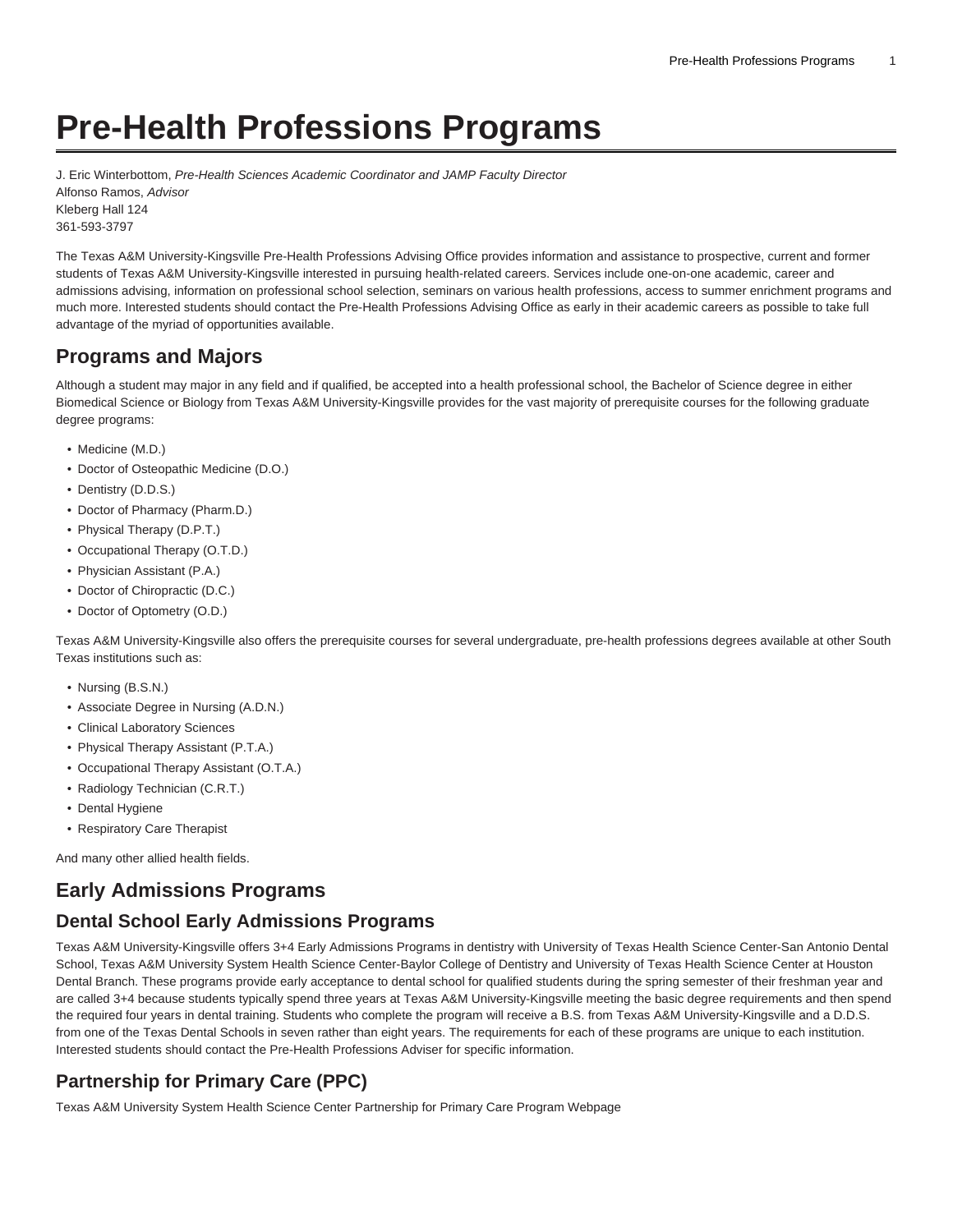The Partnership for Primary Care Program is available for qualified students. Texas A&M University System Health Science Center-College of Medicine will award Texas A&M University-Kingsville students early acceptance into its medical school prior to the start of the undergraduate freshman year or at the end of the undergraduate freshman year provided:

- the student's legal residence is in a federally-recognized, medically underserved region in the State of Texas,
- the student graduates in the top 10% of his/her high school graduating class,
- the student earns a minimum high school grade point average of a 3.5 on a 4.0 scale,
- the student scores a 1200 SAT or 26 ACT,
- the student demonstrates commitment to the medical profession
- and the student maintains a 3.5 or better college grade point average each year of enrollment at Texas A&M University-Kingsville.

# **Joint Admission Medical Program (JAMP)**

[http://www.utsystem.edu/jamp/](http://www.texasjamp.org/)

The Joint Admission Medical Program (JAMP) provides services to support and encourage **highly qualified economically disadvantaged students** pursuing a medical education. Students selected from JAMP will receive undergraduate and graduate scholarships and summer stipends; JAMP also guarantees the admission of those students who are qualified to a participating Texas medical school provided they satisfactorily complete all program requirements (See Pre-Health Professions Adviser for specific regulations). Qualified students must meet the following criteria:

- be a Texas resident
- apply for admission to one of the participating universities and enter college as a first-time freshman immediately following graduation from high school,
- take the SAT or ACT and earn a score not less than the mean for the State of Texas and provide the scores to the participating university,
- complete and submit the FASFA and be eligible to receive a Pell Grant in the student's freshman year of college and
- complete 30 hours of undergraduate credit during the fall and spring semester of his/her freshman year with a 3.25 GPA or higher (no more than 3 hours of AP credit can be counted toward this requirement).

### **Summer Enrichment Programs**

Various summer enrichment programs designed to facilitate and enhance the students' entry into professional school are available to Texas A&M University-Kingsville students. These programs provide stipends, academic enrichment, clinical experience, admissions counseling, rigorous standardized entrance exam preparation and the opportunity for the professional school faculty and staff to become familiar with their particular strengths well in advance of their application. A sample of the available programs typically attended by pre-health professions students include:

- The University of Texas Medical Branch/UT Pan American Academic Enrichment Program
- The University of Texas Medical Branch Medical School Familiarization Program
- Minority Medical Education Program
- Texas A&M University System Health Science Center-College of Medicine Bridge to Medicine MCAT Preparatory Program
- The University of Texas-Houston Health Science Center Medical School Summer Enrichment Program
- Baylor College of Medicine Honors Premedical Academy
- Johns Hopkins University School of Medicine Human Anatomy Course for Undergraduates
- The University of Texas Health Science Center-San Antonio Dental School Summer Dental Research Program
- Texas A&M University System Health Science Center-Baylor College of Dentistry Pre-Dental Summer Enrichment Program
- The University of Texas Dental Branch at Houston Summer Enrichment Program
- Texas Tech University Health Sciences Center Rural Pre-Health Professional Summer Academy

### **Required Course Prerequisites for Medical and Dental Schools in Texas**

In addition to the General Educational and Specific Degree Requirements as the vast majority of students accepted to medical and dental school earn a baccalaureate degree prior to acceptance, the following courses represent the minimum requirements for acceptance as declared by the medical and dental schools in Texas. However, numerous additional courses and nonacademic activities are just as critical to be a successful pre-medical or predental student. Frequent consultation with the Pre-Health Professions Adviser is very important. The Medical College Admissions Test (MCAT) and Dental Admissions Test (DAT) are also required for medicine and dentistry, respectively.

**NOTE:** Graduate schools in medicine and dentistry differ greatly in their entrance requirements. After deciding on a school or schools, the student should write to the Director of Admissions for the latest catalog and follow the program outlined as nearly as possible.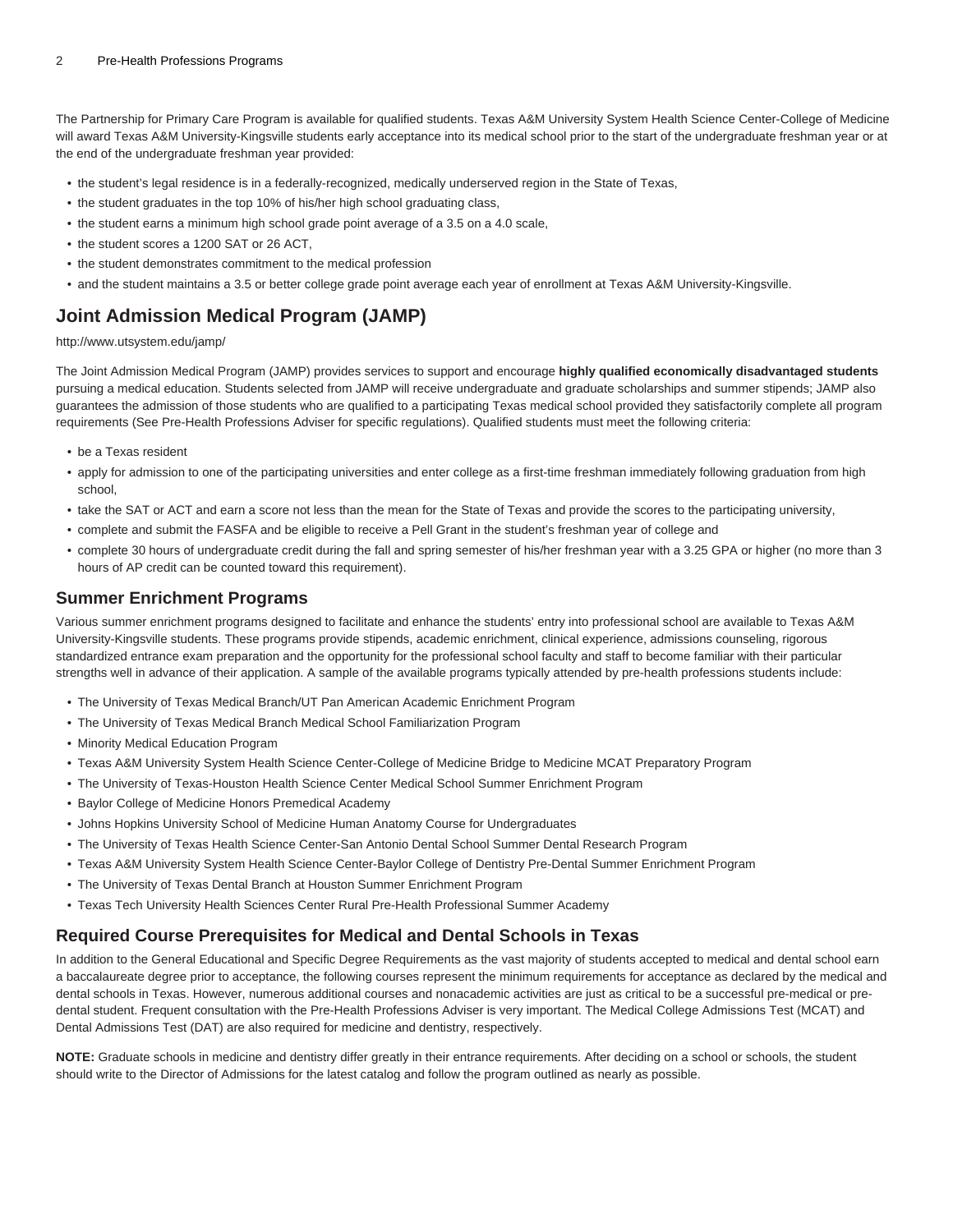# **Biology**

| <b>BIOIOGY</b>                     |                                                             |                                                  |  |
|------------------------------------|-------------------------------------------------------------|--------------------------------------------------|--|
| Code                               | <b>Title</b>                                                |                                                  |  |
| Required                           |                                                             |                                                  |  |
| <b>BIOL 1306</b><br>& BIOL 1106    | General Biology I<br>and General Biology Laboratory I       | $\overline{4}$                                   |  |
| <b>BIOL 1307</b><br>& BIOL 1107    | General Biology II<br>and General Biology Laboratory II     | 4                                                |  |
| Adv. BIOL                          |                                                             | 6                                                |  |
| <b>Strongly Recommended</b>        |                                                             |                                                  |  |
| <b>BIOL 2401</b>                   | Human Anatomy and Physiol                                   |                                                  |  |
| <b>BIOL 2402</b>                   | Human Anat and Physiology II                                |                                                  |  |
| <b>BIOL 3408</b>                   | Animal Physiology                                           |                                                  |  |
| <b>BIOL 4401</b>                   | Molecular Biology                                           |                                                  |  |
| <b>BIOL 4402</b>                   |                                                             |                                                  |  |
| <b>BIOL 4406</b>                   | Bacteriology                                                |                                                  |  |
| <b>BIOL 4408</b>                   | Immunology                                                  |                                                  |  |
| <b>BIOL 4426</b>                   | Cellular Physiology                                         |                                                  |  |
| <b>Total Semester Credit Hours</b> |                                                             | 14                                               |  |
| <b>Chemistry</b>                   |                                                             |                                                  |  |
| Code                               | <b>Title</b>                                                | <b>Semester</b><br><b>Credit</b><br><b>Hours</b> |  |
| Required                           |                                                             |                                                  |  |
| <b>CHEM 1311</b><br>& CHEM 1111    | Gen Inorganic Chemistry I<br>and Gen Inorganic Chem Lab I   | $\overline{4}$                                   |  |
| <b>CHEM 1312</b><br>& CHEM 1112    | Gen Inorganic Chemistry II<br>and Gen Inorganic Chem Lab II | $\overline{4}$                                   |  |
| <b>CHEM 3323</b><br>& CHEM 3123    | Organic Chemistry I<br>and Organic Chemistry Lab I          | $\overline{4}$                                   |  |
| <b>CHEM 3325</b><br>& CHEM 3125    | Organic Chemistry II<br>and Organic Chemistry Lab II        | $\overline{4}$                                   |  |
| <b>Strongly Recommended</b>        |                                                             |                                                  |  |
| <b>CHEM 4341</b>                   | Biochemistry I <sup>1</sup>                                 |                                                  |  |
| <b>CHEM 4342</b>                   | <b>Biochemistry II</b>                                      |                                                  |  |
| <b>CHEM 4341</b>                   | Biochemistry I <sup>1</sup>                                 |                                                  |  |

**Total Semester Credit Hours 16**

1 Required for Dental School.

### **English**

| <b>Total Semester Credit Hours</b> |                                 | -6                                               |
|------------------------------------|---------------------------------|--------------------------------------------------|
| <b>ENGL 1302</b>                   | <b>Rhetoric and Composition</b> | 3                                                |
| <b>ENGL 1301</b>                   | Rhetoric and Composition        | 3                                                |
| Code                               | Title                           | <b>Semester</b><br><b>Credit</b><br><b>Hours</b> |
|                                    |                                 |                                                  |

Courses in literature strongly recommended.

#### **Mathematics**

(not required for Dental School)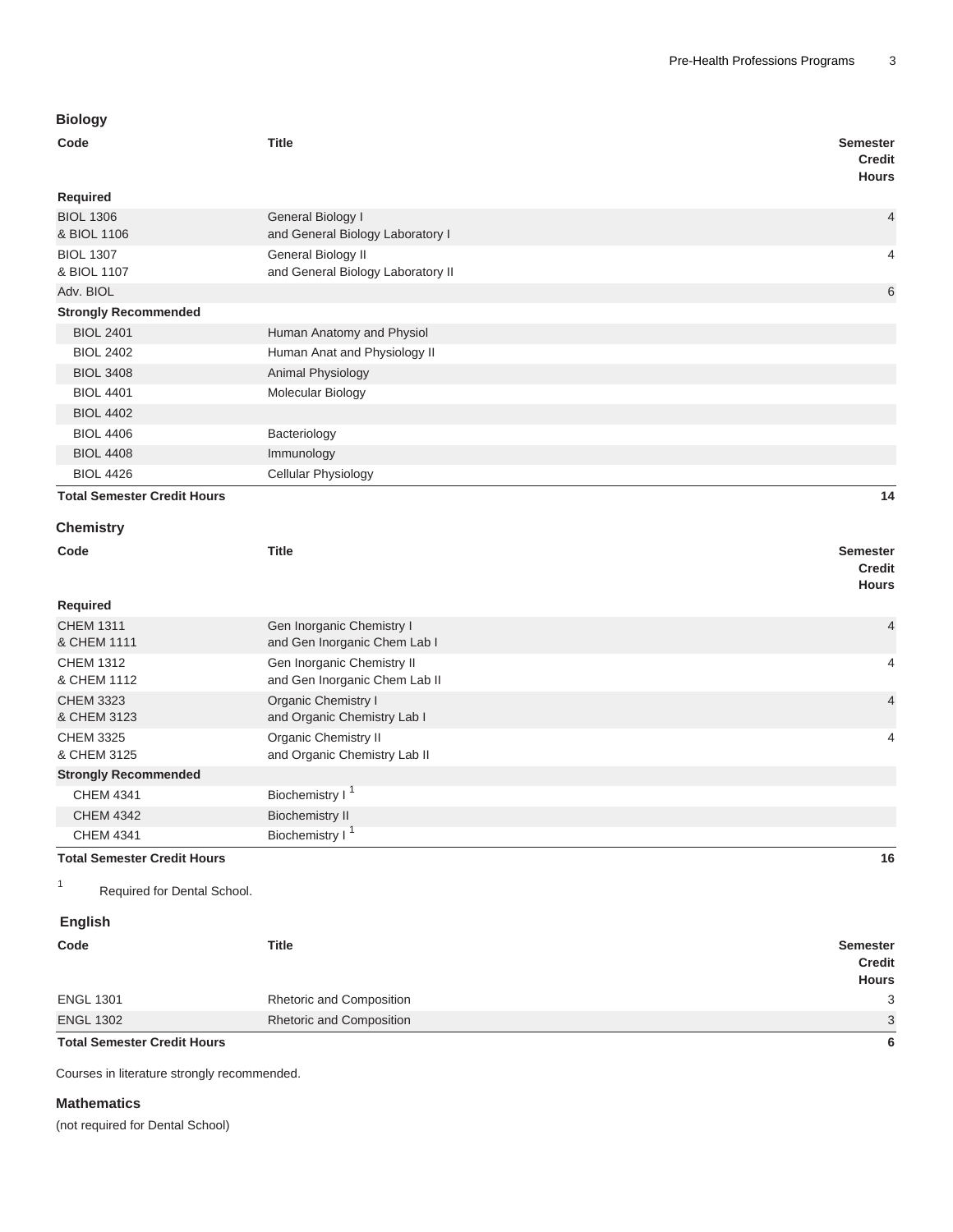| Code                               | <b>Title</b>                                                                                           | <b>Semester</b><br><b>Credit</b><br><b>Hours</b> |
|------------------------------------|--------------------------------------------------------------------------------------------------------|--------------------------------------------------|
| <b>MATH 2413</b>                   | Calculus I <sup>1</sup>                                                                                | 4                                                |
| <b>Total Semester Credit Hours</b> |                                                                                                        | 4                                                |
| $\mathbf{1}$                       | May require completion of MATH 1314, MATH 1316, MATH 1348 if student has not earned CLEP or AP credit. |                                                  |
| <b>Physics</b>                     |                                                                                                        |                                                  |
| Code                               | <b>Title</b>                                                                                           | <b>Semester</b><br><b>Credit</b><br><b>Hours</b> |
| Select 2 of the following:         |                                                                                                        | 8                                                |
| <b>PHYS 1301</b><br>& PHYS 1101    | College Physics I<br>and Coll Physics I Laboratory                                                     |                                                  |
| <b>PHYS 2325</b><br>& PHYS 2125    | University Physics I<br>and University Physics I Lab                                                   |                                                  |
| <b>PHYS 1302</b><br>& PHYS 1102    | College Physics II<br>and College Physics II Lab                                                       |                                                  |
| <b>PHYS 2326</b><br>& PHYS 2126    | University Physics II<br>and University Physics II Lab                                                 |                                                  |
| <b>Total Semester Credit Hours</b> |                                                                                                        | 8                                                |
| <b>Math-based Statistics</b>       |                                                                                                        |                                                  |
| Code                               | <b>Title</b>                                                                                           | <b>Semester</b><br><b>Credit</b><br><b>Hours</b> |
| <b>STAT 4301</b>                   | <b>Biostatistics</b>                                                                                   | 3                                                |
| <b>Total Semester Credit Hours</b> |                                                                                                        | 3                                                |

**Biology**

### **Pre-Pharmacy Generic Curriculum**

The Pre-Pharmacy Curriculum consists of at least two years of college credit; however, the number of students gaining acceptance to pharmacy school that complete at least three years of college or a baccalaureate degree prior to entry is growing rapidly as the general applicant pool becomes more competitive every year. The following courses represent the combined minimum requirements for acceptance as declared by pharmacy schools in Texas. Students are encouraged to complete the prerequisites to apply to all pharmacy schools in Texas in order to increase their overall chances of acceptance. However, students should consult with the Pre-Health Professions Adviser for requirements specific to each school. The applicant will be evaluated on the quality of overall academic performance, letters of recommendation and interviews. The Pharmacy College Admission Test (PCAT) is also required.

Note: Students attending institutions other than Texas A&M University-Kingsville for their undergraduate studies that wish to apply for admission to the Texas A&M Health Science Center Irma Lerma Rangel College of Pharmacy should consult with the School of Pharmacy staff and the Pre-Health Professions Adviser at their parent institution for the specific courses at that institution that meet the prerequisites specific to the Texas A&M Health Science Center Irma Lerma Rangel College of Pharmacy.

| ப்பப்பூர்                       |                                                         |                                                  |
|---------------------------------|---------------------------------------------------------|--------------------------------------------------|
| Code                            | <b>Title</b>                                            | <b>Semester</b><br><b>Credit</b><br><b>Hours</b> |
| Required                        |                                                         |                                                  |
| <b>BIOL 1306</b><br>& BIOL 1106 | General Biology I<br>and General Biology Laboratory I   | $\overline{4}$                                   |
| <b>BIOL 1307</b><br>& BIOL 1107 | General Biology II<br>and General Biology Laboratory II | 4                                                |
| <b>BIOL 2421</b>                | <b>Elementary Microbiology</b>                          | $\overline{4}$                                   |
| <b>BIOL 3402</b>                | Genetics                                                | 4                                                |
| <b>Recommended</b>              |                                                         |                                                  |
| <b>BIOL 2401</b>                | Human Anatomy and Physiol                               |                                                  |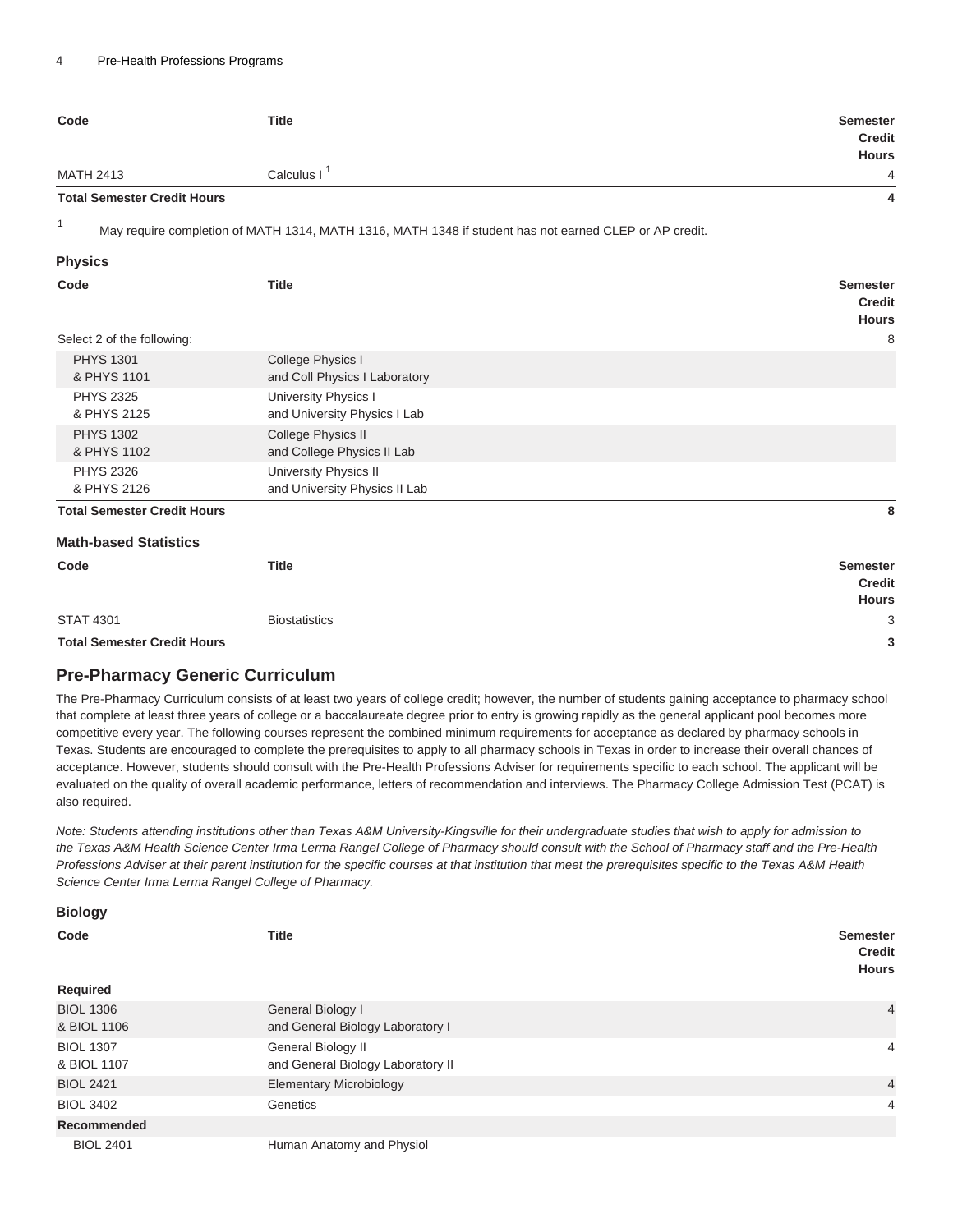| <b>BIOL 4406</b>                     | Bacteriology        |
|--------------------------------------|---------------------|
| <b>BIOL 4408</b><br><b>BIOL 4426</b> | Immunology          |
|                                      | Cellular Physiology |

**Total Semester Credit Hours 16**

Hours vary depending on the specific pharmacy college.

| <b>Chemistry</b>                                       |                                                                                                        |                                                  |
|--------------------------------------------------------|--------------------------------------------------------------------------------------------------------|--------------------------------------------------|
| Code                                                   | <b>Title</b>                                                                                           | <b>Semester</b><br><b>Credit</b><br><b>Hours</b> |
| <b>Required</b>                                        |                                                                                                        |                                                  |
| <b>CHEM 1311</b><br>& CHEM 1111                        | Gen Inorganic Chemistry I<br>and Gen Inorganic Chem Lab I                                              | 4                                                |
| <b>CHEM 1312</b><br>& CHEM 1112                        | Gen Inorganic Chemistry II<br>and Gen Inorganic Chem Lab II                                            | 4                                                |
| <b>CHEM 3323</b><br>& CHEM 3123                        | Organic Chemistry I<br>and Organic Chemistry Lab I                                                     | 4                                                |
| <b>CHEM 3325</b><br>& CHEM 3125                        | <b>Organic Chemistry II</b><br>and Organic Chemistry Lab II                                            | 4                                                |
| <b>Recommended</b>                                     |                                                                                                        |                                                  |
| <b>CHEM 4341</b>                                       | <b>Biochemistry I</b>                                                                                  |                                                  |
| <b>CHEM 4342</b>                                       | <b>Biochemistry II</b>                                                                                 |                                                  |
| <b>Total Semester Credit Hours</b>                     |                                                                                                        | 16                                               |
|                                                        |                                                                                                        |                                                  |
| <b>Physics</b>                                         |                                                                                                        |                                                  |
| Code                                                   | <b>Title</b>                                                                                           | <b>Semester</b><br><b>Credit</b><br><b>Hours</b> |
| Select one of the following:                           |                                                                                                        | $\overline{4}$                                   |
| <b>PHYS 1301</b>                                       | College Physics I                                                                                      |                                                  |
| & PHYS 1101                                            | and Coll Physics I Laboratory                                                                          |                                                  |
| <b>PHYS 2325</b>                                       | University Physics I                                                                                   |                                                  |
| & PHYS 2125                                            | and University Physics I Lab                                                                           |                                                  |
| <b>Total Semester Credit Hours</b>                     |                                                                                                        | 4                                                |
| Hours vary depending on the specific pharmacy college. |                                                                                                        |                                                  |
| <b>Mathematics</b>                                     |                                                                                                        |                                                  |
| Code                                                   | <b>Title</b>                                                                                           | <b>Semester</b><br><b>Credit</b><br><b>Hours</b> |
| <b>MATH 2413</b>                                       | Calculus I <sup>1</sup>                                                                                | 4                                                |
| <b>Total Semester Credit Hours</b>                     |                                                                                                        | 4                                                |
| $\mathbf{1}$                                           | May require completion of MATH 1314, MATH 1316, MATH 1348 if student has not earned CLEP or AP credit. |                                                  |
| <b>Statistics</b>                                      |                                                                                                        |                                                  |
| Code                                                   | <b>Title</b>                                                                                           | <b>Semester</b><br><b>Credit</b><br><b>Hours</b> |

STAT 1342 Elementary Statistics 3<br>
Total Semester Credit Hours 3<br>
3 **Total Semester Credit Hours 3**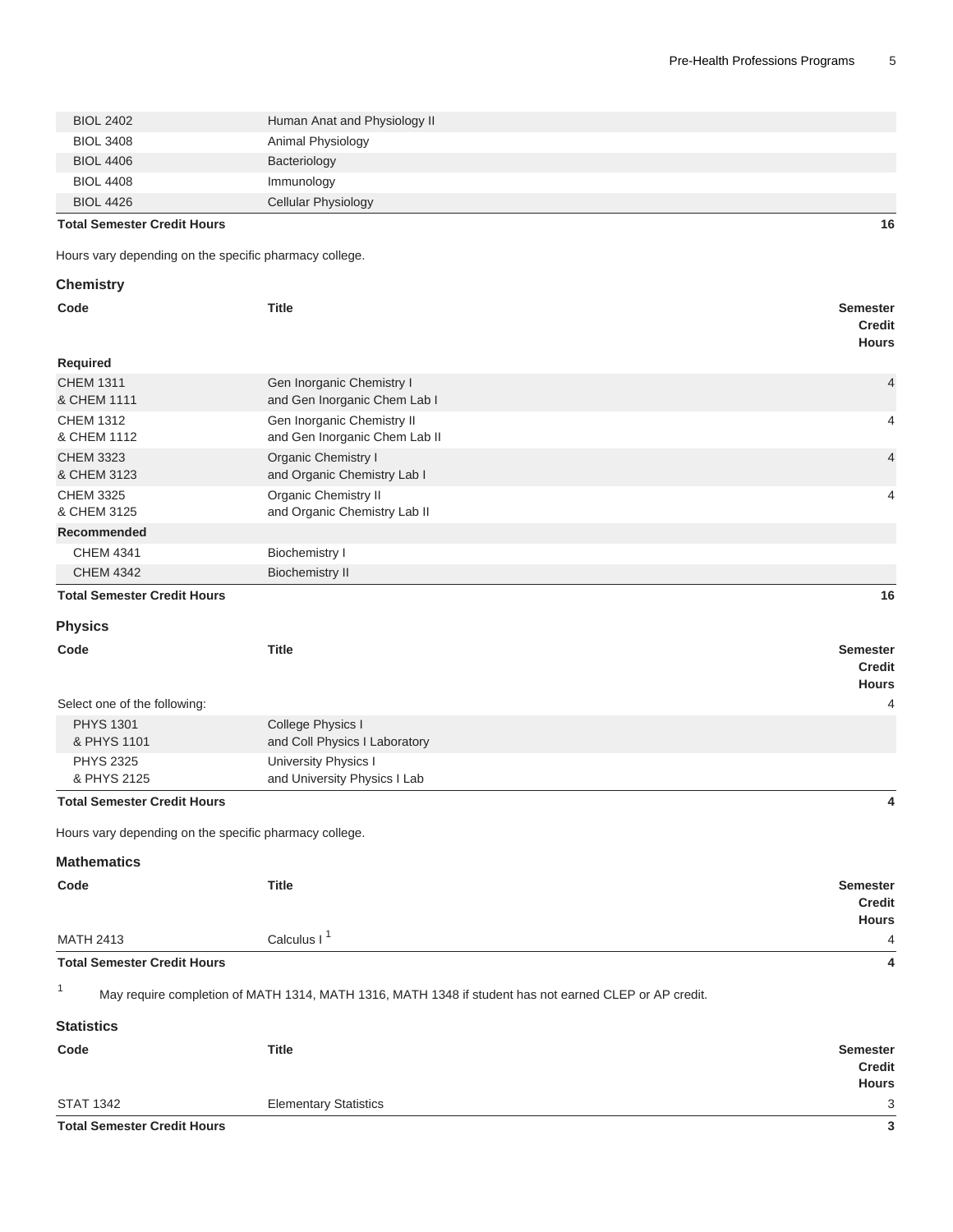## **English**

| Code                                                   | <b>Title</b>                  | <b>Semester</b><br><b>Credit</b><br><b>Hours</b> |
|--------------------------------------------------------|-------------------------------|--------------------------------------------------|
| <b>ENGL 1301</b>                                       | Rhetoric and Composition      | 3                                                |
| <b>ENGL 1302</b>                                       | Rhetoric and Composition      | 3                                                |
| <b>ENGL 2342</b>                                       | Introduction to Literature    | 3                                                |
| or ENGL 2362                                           | Read in Short Story and Drama |                                                  |
| <b>Total Semester Credit Hours</b>                     |                               | 9                                                |
| Hours vary depending on the specific pharmacy college. |                               |                                                  |
| <b>History</b>                                         |                               |                                                  |
| Code                                                   | <b>Title</b>                  | <b>Semester</b><br><b>Credit</b><br><b>Hours</b> |
| <b>HIST 1301</b>                                       | American History to 1877      | 3                                                |
| <b>HIST 1302</b>                                       | American History since 1877   | 3                                                |
| <b>Total Semester Credit Hours</b>                     |                               | 6                                                |
|                                                        |                               |                                                  |
| <b>Political Science</b>                               |                               |                                                  |
| Code                                                   | <b>Title</b>                  | <b>Semester</b><br><b>Credit</b><br><b>Hours</b> |
| <b>POLS 2301</b>                                       | Government and Politics of US | 3                                                |
| <b>POLS 2302</b>                                       | Government and Politics of TX | 3                                                |
| <b>Total Semester Credit Hours</b>                     |                               | 6                                                |
| <b>Social/Behavioral Science</b>                       |                               |                                                  |
| Code                                                   | <b>Title</b>                  | <b>Semester</b><br><b>Credit</b><br><b>Hours</b> |
| Select 1 of the following:                             |                               | 3                                                |
| <b>PSYC 2301</b>                                       | Introd to Psychology          |                                                  |
| <b>SOCI 1301</b>                                       | Principles of Sociology       |                                                  |
| <b>ECON 2301</b>                                       | Principles of Macroeconomics  |                                                  |
| <b>Total Semester Credit Hours</b>                     |                               | 3                                                |
| Hours vary depending on the specific pharmacy college. |                               |                                                  |
|                                                        |                               |                                                  |
| <b>Visual/Performing Arts</b>                          |                               |                                                  |
| Code                                                   | <b>Title</b>                  | <b>Semester</b><br><b>Credit</b>                 |
|                                                        |                               | <b>Hours</b><br>3                                |
| Examples of; not inclusive:<br><b>ARTS</b>             |                               |                                                  |
| <b>ARTS 2301</b>                                       |                               |                                                  |
| or MUSI 2301                                           |                               |                                                  |
| or THEA 2301                                           |                               |                                                  |
| <b>ARTS 1303</b>                                       | Art History I                 |                                                  |

**Total Semester Credit Hours 3**

Hours vary depending on the specific pharmacy college.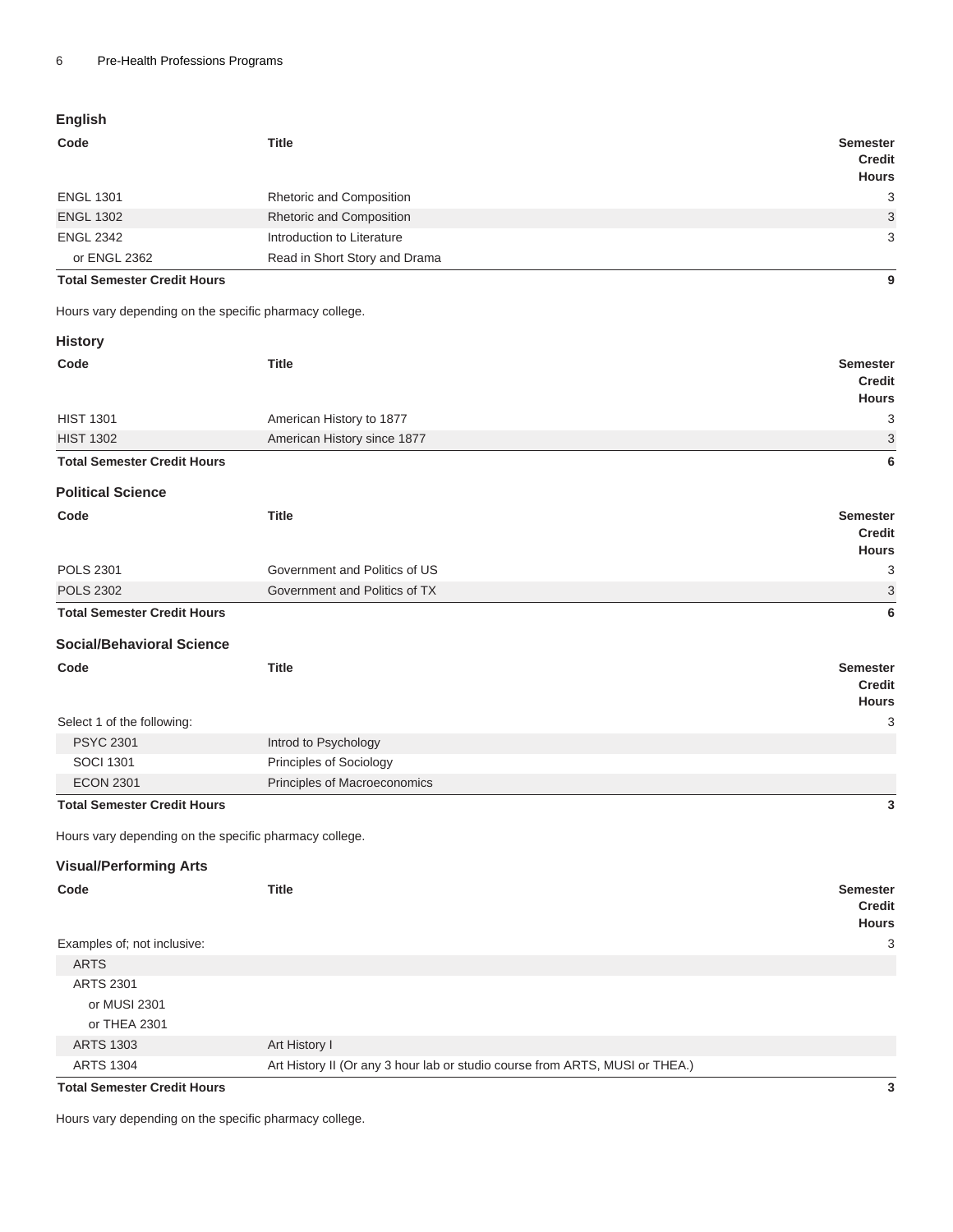#### **Communications**

| Code                               | Title                       | Semester<br><b>Credit</b> |
|------------------------------------|-----------------------------|---------------------------|
|                                    |                             | <b>Hours</b>              |
| <b>COMS 1311</b>                   | Intro to Oral Communication | 3                         |
| or COMS 1315                       | Bus and Professional Comm   |                           |
| <b>Total Semester Credit Hours</b> |                             |                           |

### **Pre-Optometry, Pre-Physical Therapy, Pre-Occupational Therapy, Pre-Physician Assistant, Pre-Clinical Lab Sciences Generic Curriculum**

Students interested in the careers listed above must complete the General Education Requirements in addition to the following courses. However, there are variations in those requirements for each institution offering the respective graduate degrees. The listing below itemizes only the common courses required of all four careers listed in this section. Additional courses and nonacademic activities are just as critical in order to be successful. Therefore, frequent consultation with the Pre-Health Professions Adviser is very important. The Optometry Admissions Test (OAT) is required for optometry school. The Graduate Record Examination (GRE) is required for physical therapy, occupational therapy and physician assistant schools.

#### **Biology**

| Code                               | <b>Title</b>                                                                 | <b>Semester</b><br>Credit<br><b>Hours</b> |
|------------------------------------|------------------------------------------------------------------------------|-------------------------------------------|
| <b>BIOL 1306</b><br>& BIOL 1106    | General Biology I<br>and General Biology Laboratory I                        | $\overline{4}$                            |
| <b>BIOL 1307</b><br>& BIOL 1107    | General Biology II<br>and General Biology Laboratory II                      | $\overline{4}$                            |
| <b>BIOL 2401</b>                   | Human Anatomy and Physiol                                                    | 4                                         |
| <b>BIOL 2402</b>                   | Human Anat and Physiology II                                                 | $\overline{4}$                            |
| <b>BIOL 2421</b>                   | Elementary Microbiology (Not required for Physical or Occupational Therapy.) | $\overline{4}$                            |
| <b>Total Semester Credit Hours</b> |                                                                              | 20                                        |

Hours and specific courses vary depending on the specific program.

#### **Chemistry**

| Code<br><b>Title</b>               |                                                             | <b>Semester</b><br><b>Credit</b><br><b>Hours</b> |  |
|------------------------------------|-------------------------------------------------------------|--------------------------------------------------|--|
| <b>CHEM 1311</b><br>& CHEM 1111    | Gen Inorganic Chemistry I<br>and Gen Inorganic Chem Lab I   | 4                                                |  |
| <b>CHEM 1312</b><br>& CHEM 1112    | Gen Inorganic Chemistry II<br>and Gen Inorganic Chem Lab II | $\overline{4}$                                   |  |
| <b>CHEM 3323</b><br>& CHEM 3123    | <b>Organic Chemistry I</b><br>and Organic Chemistry Lab I   | 4                                                |  |
| <b>Required for Optometry</b>      |                                                             |                                                  |  |
| <b>CHEM 3325</b><br>& CHEM 3125    | <b>Organic Chemistry II</b><br>and Organic Chemistry Lab II |                                                  |  |
| <b>CHEM 4341</b>                   | Biochemistry I                                              |                                                  |  |
| <b>Total Semester Credit Hours</b> |                                                             | 12                                               |  |

#### **Physics**

**Code Title Semester**

**Credit Hours**

|  |  |  |  | Not required for Physician Assistants |
|--|--|--|--|---------------------------------------|
|--|--|--|--|---------------------------------------|

| Select 2 of the following: |                               |  |
|----------------------------|-------------------------------|--|
| <b>PHYS 1301</b>           | College Physics I             |  |
| & PHYS 1101                | and Coll Physics I Laboratory |  |
| <b>PHYS 2325</b>           | University Physics I          |  |
| & PHYS 2125                | and University Physics I Lab  |  |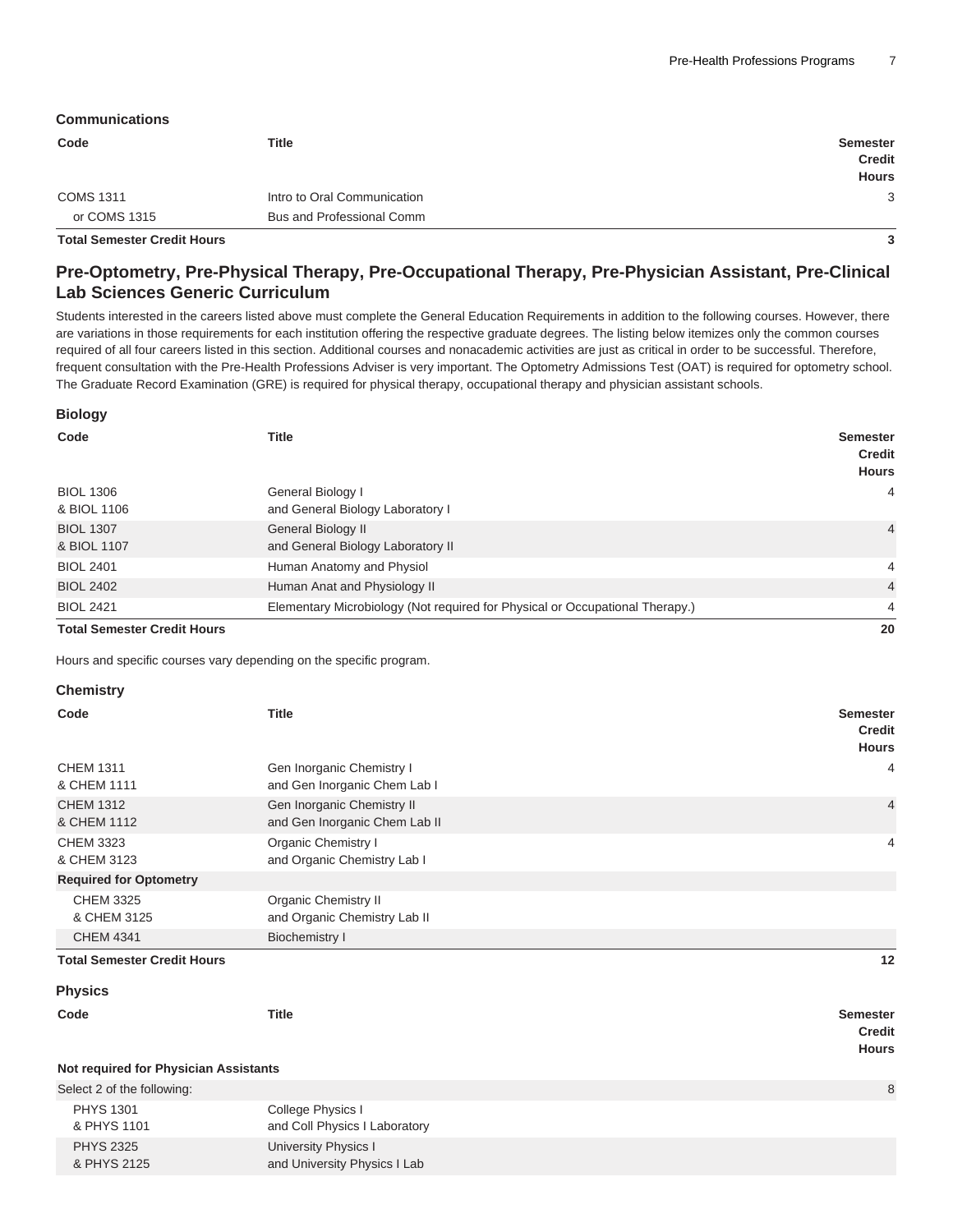| <b>PHYS 1302</b><br>& PHYS 1102                  | College Physics II<br>and College Physics II Lab                                                                                                 |                                                  |
|--------------------------------------------------|--------------------------------------------------------------------------------------------------------------------------------------------------|--------------------------------------------------|
| <b>PHYS 2326</b><br>& PHYS 2126                  | University Physics II<br>and University Physics II Lab                                                                                           |                                                  |
| <b>Total Semester Credit Hours</b>               |                                                                                                                                                  | 8                                                |
| <b>Additional Mathematics</b>                    |                                                                                                                                                  |                                                  |
| Code                                             | <b>Title</b>                                                                                                                                     | <b>Semester</b><br><b>Credit</b><br><b>Hours</b> |
| Only required for Optometry                      |                                                                                                                                                  |                                                  |
| <b>MATH 2413</b>                                 | Calculus I <sup>1</sup>                                                                                                                          | 4                                                |
| <b>Total Semester Credit Hours</b>               |                                                                                                                                                  | 4                                                |
| $\mathbf{1}$                                     | May require completion of MATH 1314, MATH 1316, MATH 1348 if student has not earned CLEP or AP credit.                                           |                                                  |
| <b>Statistics</b>                                |                                                                                                                                                  |                                                  |
| Code                                             | <b>Title</b>                                                                                                                                     | <b>Semester</b>                                  |
|                                                  |                                                                                                                                                  | Credit                                           |
| <b>STAT 1342</b>                                 | <b>Elementary Statistics</b>                                                                                                                     | <b>Hours</b><br>3                                |
| <b>Total Semester Credit Hours</b>               |                                                                                                                                                  | 3                                                |
|                                                  |                                                                                                                                                  |                                                  |
| <b>Additional English</b>                        |                                                                                                                                                  |                                                  |
| Code                                             | <b>Title</b>                                                                                                                                     | <b>Semester</b><br><b>Credit</b><br><b>Hours</b> |
| Only required for Physical Therapy               |                                                                                                                                                  |                                                  |
| <b>ENGL 2314</b>                                 | <b>Technical Writing</b>                                                                                                                         | 3                                                |
| <b>Total Semester Credit Hours</b>               |                                                                                                                                                  | 3                                                |
|                                                  | A Medical Terminology course may also be required for some graduate schools (usually available as an Internet course from various institutions). |                                                  |
| <b>Psychology</b>                                |                                                                                                                                                  |                                                  |
| Code                                             | <b>Title</b>                                                                                                                                     | <b>Semester</b><br><b>Credit</b>                 |
|                                                  |                                                                                                                                                  | <b>Hours</b>                                     |
| Select 1-3 of the following:<br><b>PSYC 2301</b> | Introd to Psychology                                                                                                                             | $3-9$                                            |
| <b>PSYC 4315</b>                                 | Sel Topics in Psychology (TOPIC: Developmental Psychology)                                                                                       |                                                  |
| One additional advanced PSYC                     |                                                                                                                                                  |                                                  |
| <b>Total Semester Credit Hours</b>               |                                                                                                                                                  | $3-9$                                            |
|                                                  | Hours and specific courses vary depending on the specific program.                                                                               |                                                  |
| Sociology                                        |                                                                                                                                                  |                                                  |
| Code                                             | <b>Title</b>                                                                                                                                     | <b>Semester</b>                                  |
|                                                  |                                                                                                                                                  | <b>Credit</b>                                    |
|                                                  |                                                                                                                                                  | <b>Hours</b>                                     |
| <b>SOCI 1301</b>                                 | Principles of Sociology                                                                                                                          | 3                                                |
| <b>Total Semester Credit Hours</b>               |                                                                                                                                                  | 3                                                |

Hours and specific courses vary depending on the specific program.

### **Pre-Nursing Generic Curriculum**

The curriculum for a nursing degree depends on whether a student is interested in applying to a two-year nursing program (Associate Degree in Nursing) or a four-year nursing program (Bachelor of Science in Nursing). Students interested in pursuing a two-year degree in nursing are not required